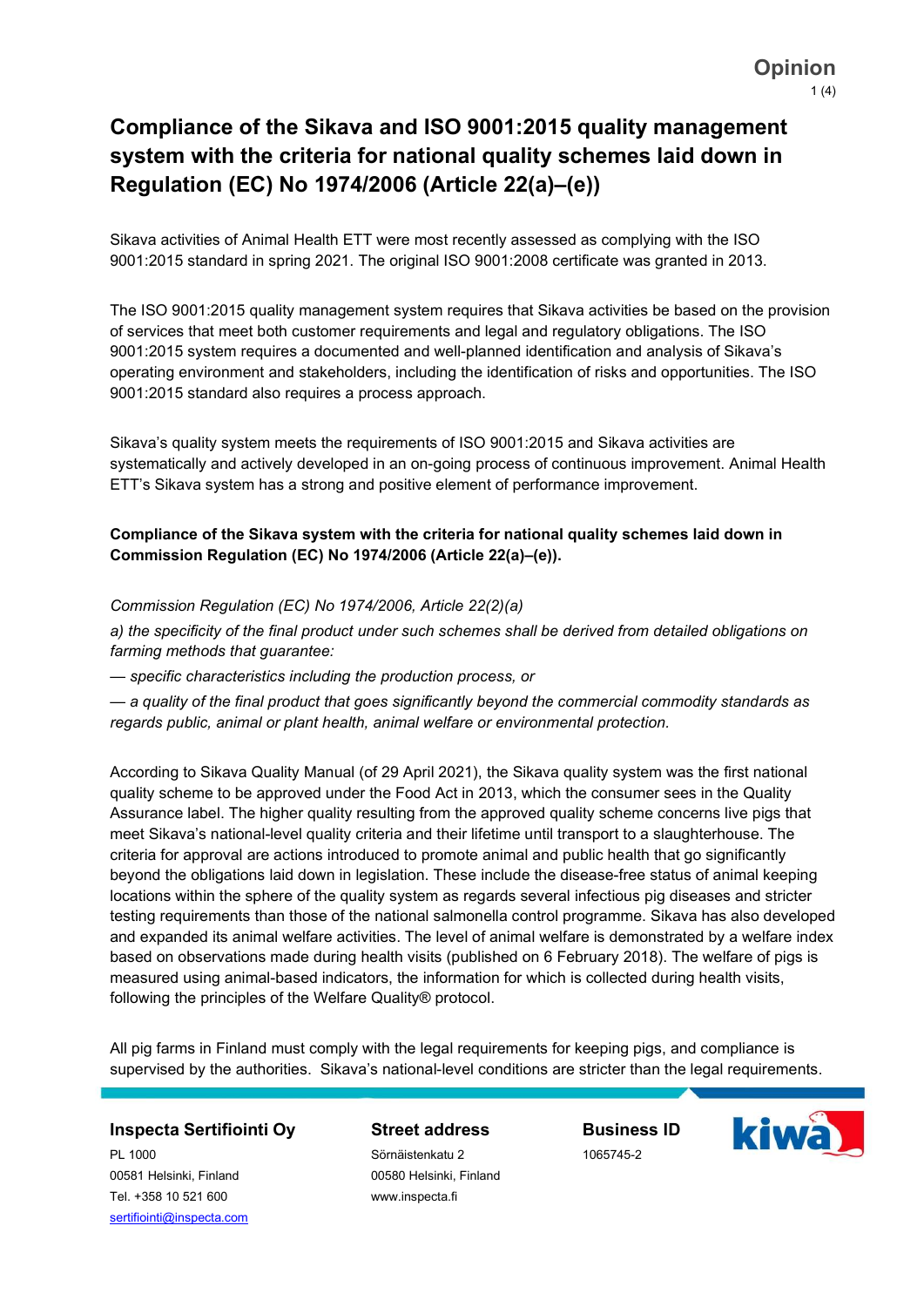Sikava activities go beyond the legal requirements in many respects (see the document comparing the Sikava quality system with the legal requirements of 1 December 2020).

The measures under the scheme are documented and are therefore traceable. The pig health monitoring system is continuously maintained, implemented and developed, and it is reliable. Documentation is available in a centralised web-based health classification register, which makes information collected during visits available in real time. The register will produce an alert if the entered values deviate from normal, for example, if pigs are found to have symptoms of a cough. Therefore, health monitoring is transparent and information about exceptional situations reaches the relevant parties quickly. Alerts and irregular situations can be responded to rapidly and in the extent necessary. Communication about irregular situations is also effective, with internal targeted communication, such as SMS, the Sikava website and the Sikava veterinary news service.

Specific crisis management measures that go beyond legal requirements have also been defined for acute outbreaks and situations when an acute disease outbreak is suspected. A designated crisis management team has also been appointed. The information in Sikava allows rapid response in the event of a crisis, including rapid risk assessment, tracing, planning/prioritisation of testing. The Sikava classification and the function for irregular situations is helpful for controlling animal transport logistics, and the Sikava alert and communication system enables rapid and targeted communication to producers, veterinarians and slaughterhouses, for example.

Veterinarians are given training to update their knowledge as the system evolves to ensure up-to-date and consistent actions. The continuous development of and expertise in pig health are ensured through the ETU pig expert group and the swine disease group of Animal Health ETT. The specialist expertise of Sikava employees is also maintained and developed through continuous training. Similarly, producers are trained about Sikava activities.

The Sikava health visit report has been updated (latest version 11 February 2020). In 2018, the report form was updated to include observations on behaviour that allows assessment of animal welfare:

- animal response to stimulus material
- animal response to the assessor and piglets' lying behaviour
- free-nursing in more than 50% of farrowing areas and a well-littered lying surface are further components of animal welfare monitoring.

Welfare indices are calculated every six months as averages over the past year. For comparison, an index is also always calculated for the most recent health visit. The index shows the level of animal welfare on each farm as compared to the index average for all Sikava pig-keeping units. In Sikava, the result of the index is illustrated using the traffic light colours. Deviations in welfare also trigger alerts in the Sikava system and are within the sphere of alert notifications and responses. The use and analysis of the animal welfare index exceeds legal requirements and shows that animal welfare monitoring goes beyond the level required by legislation (based on an assessment of the Sikava quality system on 1 December 2020). The health plan and the functionality, scope and issues addressed by the animal welfare index will be further developed in the Sikava system.

#### Inspecta Sertifiointi Oy

PL 1000 00581 Helsinki, Finland Tel. +358 10 521 600 sertifiointi@inspecta.com

## Street address

Sörnäistenkatu 2 00580 Helsinki, Finland www.inspecta.fi

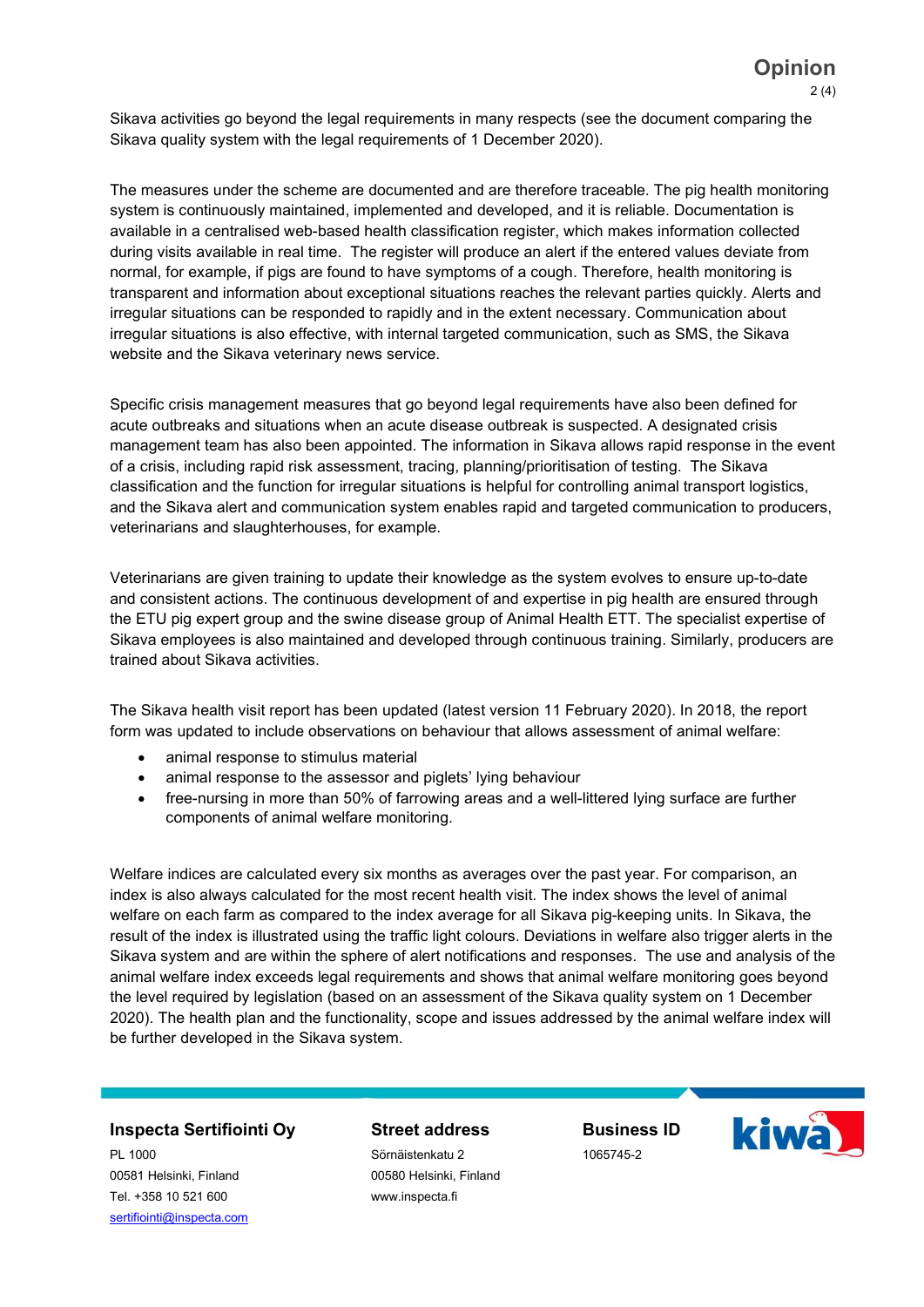Result: Based on the documentation and other evidence reviewed during the ISO 9001:2015 assessment, the Sikava system provides reliable and responsible information on the overall health and welfare of animals. The Sikava system is structured in a way that goes beyond the obligations of legislation, and the development of the system to promote animal health and welfare is significant and continuous.

## Commission Regulation (EC) No 1974/2006, Article 22(2)(b)

b) the schemes involve binding product specifications and compliance with those specifications shall be verified by an independent inspection body;

From 1 May 2021, the Sikava health classifications are the following:

- Basic-level conditions from 1 June 2019
- Register-level conditions in addition to the basic-level conditions from 1 May 2021
- National-level conditions for all types of production in addition to the basic-level conditions from 1 May 2021

Sikava member companies operating in the slaughtering business require that their contract producers meet at least Sikava's national-level conditions. (Sikava see website, Sikava conditions for the health classification of pigs, as of 1 May 2021).

Internal audits of health care visits by Sikava veterinarians are carried out by EnviroVet Ltd. The auditors are veterinarians qualified as principal auditors for ISO 9001.

The compliance of the ISO 9001:2015 quality system with requirements is monitored by the accredited certification body Inspecta Sertifiointi Oy (Kiwa Finland). The ISO 9001:2015 quality system's certification/monitoring assessment is carried out annually.

Result: Compliance with product specifications is monitored by independent bodies.

Commission Regulation (EC) No 1974/2006, Article 22(2)(c) c) the schemes shall be open to all producers;

According to Sikava Quality Manual (of 29 April 2021), joining the scheme is voluntary for pig farms and Sikava is open to all pork producers. Sikava slaughterhouses require their contracted farms to be members of the Sikava system. Pig farms join Sikava by signing a health contract. When joining Sikava, pig farms are required to comply not only with official regulations but also with the guidelines issued by

Animal Health ETT and Sikava.

Result: All producers of pork may join the Sikava system if they wish.

Commission Regulation (EC) No 1974/2006, Article 22(2)(d) d) the schemes shall be transparent and assure complete traceability of the products;

## Inspecta Sertifiointi Oy

Street address

PL 1000 00581 Helsinki, Finland Tel. +358 10 521 600 sertifiointi@inspecta.com Sörnäistenkatu 2 00580 Helsinki, Finland www.inspecta.fi